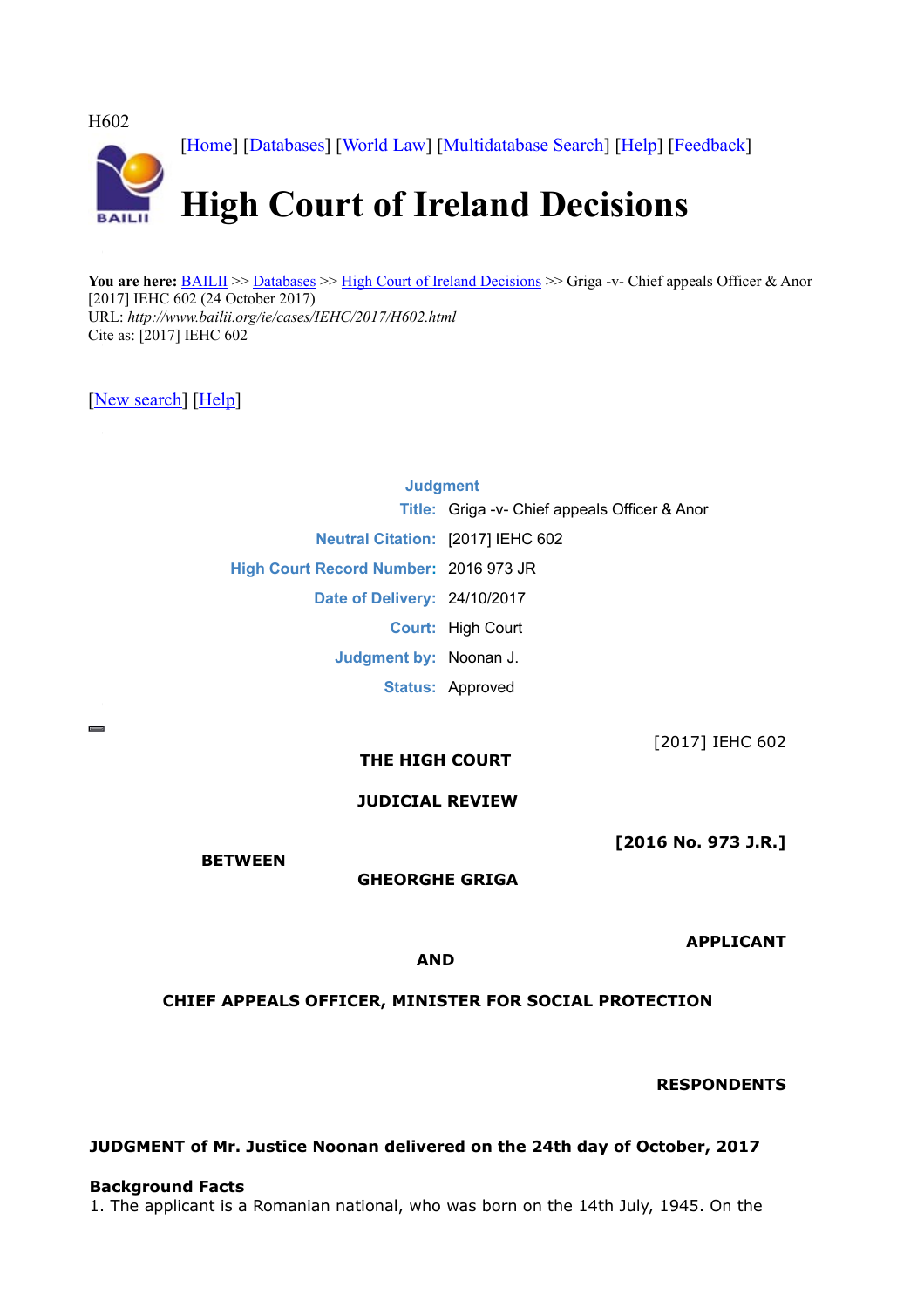13th June, 2012, when he was 66 years of age, he came to Ireland to live with his daughter and son-in-law, both of whom reside and work here. The applicant's wife had passed away some time previously. It would appear that the applicant had not worked for some years due to a back injury prior to his arrival in Ireland. When he arrived, he had no source of income other than his Romanian pension of approximately €20 per week.

2. On the 10th September, 2014, the applicant applied for a State pension (noncontributory) ("SPNC"). He completed an application form which included habitual residence information. The entitlement to most forms of social welfare in this jurisdiction is contingent upon the applicant being habitually resident in Ireland. The application was refused by a Deciding Officer and this decision was appealed unsuccessfully to an Appeals Officer. A review of that decision was sought and eventually the first respondent declined to review the ruling of the Appeals Officer in a written decision of the 4th November, 2016. In these proceedings, the applicant seeks an order of certiorari quashing that decision.

#### **The Right to the SPNC**

3. The Social Welfare Consolidation Act, 2005, as Amended, provides at s. 153:

"- Subject to this Act, a person shall be entitled to State pension (noncontributory) where—

(a) the person has attained pensionable age,

(b) the means of the person as calculated in accordance with the Rules contained in Part 3 of Schedule 3 do not exceed the appropriate highest amount of means at which pension may be paid to that person in accordance with section 156, and

(c) the person is habitually resident in the State."

4. The provisions with regard to habitual residence are contained in s. 246 of the 2005 Act. Section 246 subs. (5) provides:

> "(5) Notwithstanding subsections  $(1)$  to  $(4)$  and subject to subsection  $(9)$ , a person who does not have a right to reside in the State shall not, for the purposes of this Act, be regarded as being habitually resident in the State."

5. It will be seen therefore that the right to receive the SPNC is contingent upon the applicant having a right to reside in the State. The entitlement to reside in the State is governed by the terms of the European Communities (Free Movement of Persons) Regulations 2015 (S.I. 548 of 2015).

6. Regulation 6 deals with residence in the State and insofar as relevant to this case, provides at 6(3):

> "(3) (a) A Union citizen to whom Regulation  $3(1)(a)$  applies may reside in the State for a period that is longer than 3 months if he or she—….

(ii) has sufficient resources for himself or herself and his or her family members not to become an unreasonable burden on the social assistance system of the State, and has comprehensive sickness insurance in respect of himself or herself and his or her family members…."

7. These Regulations transpose into Irish domestic law the provisions of Directive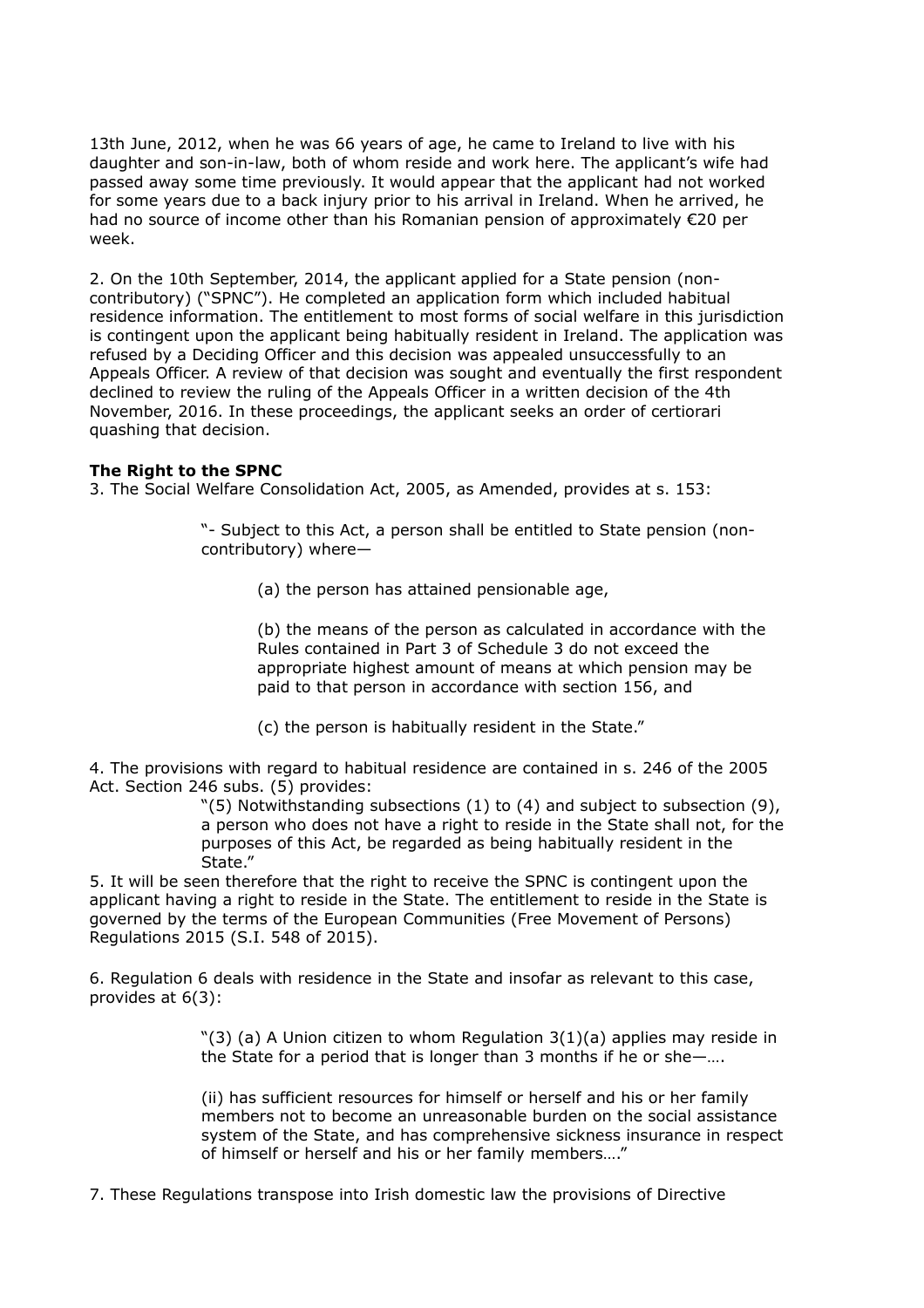2004/38/EC on the right of Union citizens to move and reside freely within Member States. The recitals to the Directive that are relevant here are the following:

> "(10) Persons exercising their right of residence should not, however, become an unreasonable burden on the social assistance system of the host Member State during an initial period of residence. Therefore, the right of residence for Union citizens and their family members for periods in excess of three months should be subject to conditions…

(16) As long as the beneficiaries of the right of residence do not become an unreasonable burden on the social assistance system of the host Member State they should not be expelled. Therefore, an expulsion measure should not be the automatic consequence of recourse to the social assistance system. The host Member State should examine whether it is a case of temporary difficulties and take into account the duration of residence, the personal circumstances and the amount of aid granted in order to consider whether the beneficiary has become an unreasonable burden on its social assistance system and to proceed to his expulsion.…"

8. Article 6 of the Directive gives expression to the TFEU right of Union citizens to reside in the territory of other Member States for up to three months without any conditions.

9. Article 7 deals with the right of residence for more than three months and provides, insofar as relevant here, as follows:

> "All Union citizens shall have the right of residence on the territory of another Member State for a period of longer than three months if they:…

(b) have sufficient resources for themselves and their family members not to become a burden on the social assistance system of the host Member State during their period of residence and have comprehensive sickness insurance cover in the host Member State…"

#### **The Decision of the 4th November, 2016**

10. Although the written decision deals with a number of issues, the only one that is relevant in these proceedings is to be found at para. (e) entitled "Sufficient Resources/Unreasonable Burden". In her consideration of this issue, the first respondent said:

> "Popa and Co. Law Firm contend that without prejudice to the foregoing, the 'unreasonable burden' test must be applied to Mr. Griga's case - see S.I. 548 of 2015 and that Mr. Griga cannot be refused payments solely on the basis that he has no resources.

> It is fully accepted that the 'unreasonable burden' test must be applied to Mr. Griga's case and that Mr. Griga cannot be refused payment solely on the basis that he has no resources.

> State pension (non-contributory) pension is classified for the purposes of the EU Regulations on the co-ordination of social security systems (Regulation) (EC) No. 883/2004 of the European Parliament and of the Council as a special non-contributory benefit. The CJEU has ruled in a number of cases that such benefits are part of the social assistance system and may be considered in the context of determining a right of residence. The court has said that:

*'79 To deny the Member State concerned that possibility would, as the Advocate General has stated in point 106 of his Opinion, thus have the*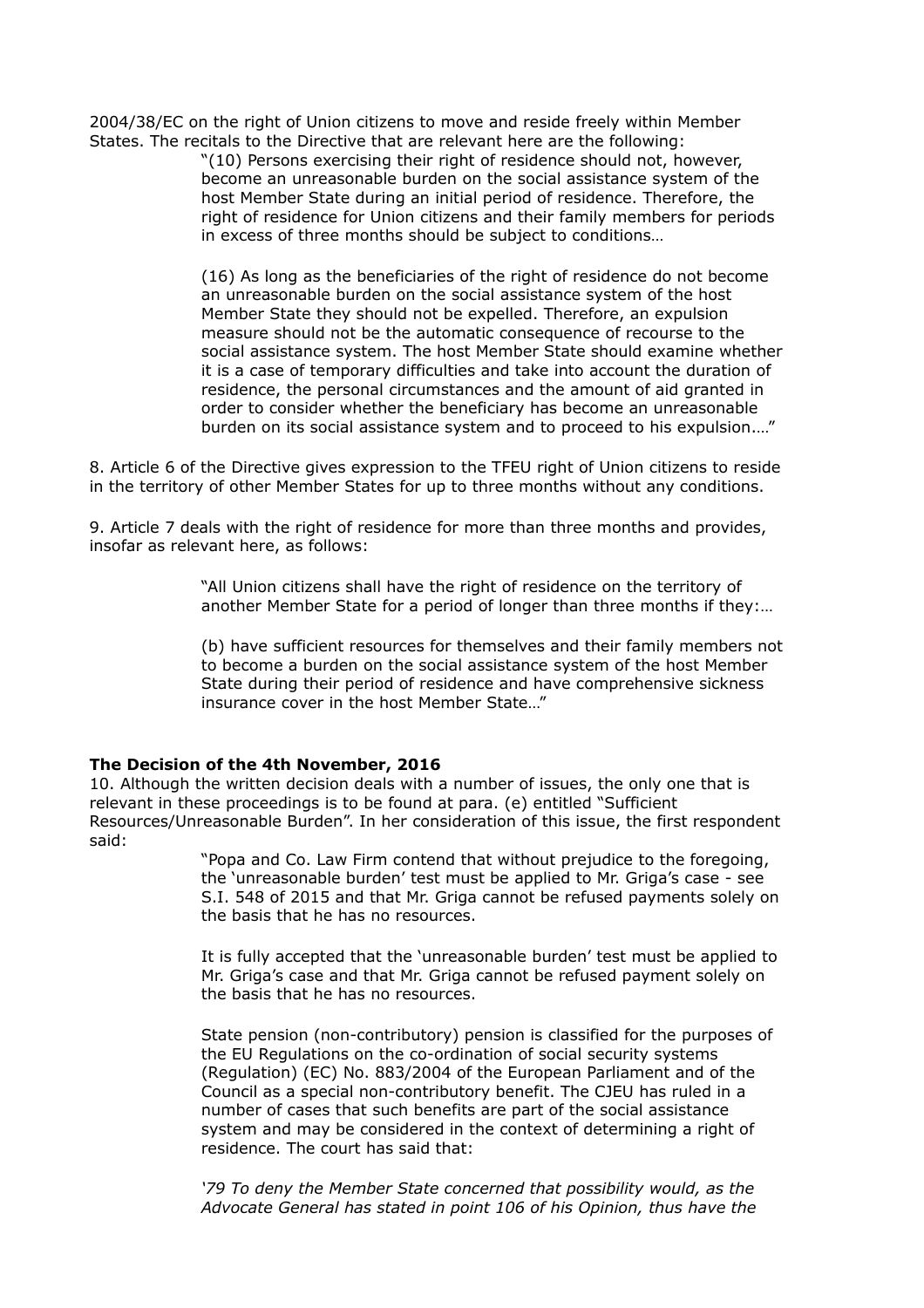*consequence that persons who, upon arriving in the territory of another Member State, do not have sufficient resources to provide for themselves would have them automatically, through the grant of a special noncontributory cash benefit which is intended to cover the beneficiary's subsistence costs.*

*80 Therefore, the financial situation of each person concerned should be examined specifically, without taking account of the social benefits claimed, in order to determine whether he meets the condition of having sufficient resources to qualify for a right of residence under Article 7(1)(b) of Directive 2004/38 - Dano C-333/13….'*

The EU Commission in its document already referred to above (CRM/2009/0313 final) provides some guidance on the points which can be considered in determining if a person should be regarded as having sufficient resources so as not to become an unreasonable burden on the social assistance system.

These include:

• The duration of benefit, is the situation temporary; is it likely that the EU citizen will get out of the safety net soon?

• Personal situation - level of connection with family members in host member state; are there any considerations pertaining to age, state of health, family and economic situation?

• Amount - total amount of aid granted? Does the EU citizen have a history of relying heavily on social assistance? Does the EU citizen have a history of contributing to the financing of social assistance in the host member state?

Having regard to these broad guidelines and the evidence that was before the Appeals Officer it is the case that the nature of the payment claimed - State pension (noncontributory) - cannot be said to be of a temporary payment. Once awarded and subject to other conditions being met, it would be payable for the foreseeable future.

It is not disputed that Mr. Griga has a connection to this State by virtue of his daughter's and her family residence in the State but the evidence adduced at the oral hearing did not, for example, ascertain that Mr. Griga's state of health was his main reason for coming to Ireland but rather that as being widowed and feeling lonely he wished to join his daughter and her family and help with minding her children.

Mr. Griga is in receipt of a Romanian pension and there is no information on file as regards his reliance on social assistance before coming to Ireland. There is no evidence of Mr. Griga having a history of contributing to the financing of social assistance in Ireland. On balance therefore it is, in my view, not unreasonable to conclude that Mr. Griga does not have sufficient resources so as not to become an unreasonable burden on the social assistance system in Ireland and given that payment of State pension (non-contributory) could not be regarded in any way as temporary, any support provided by way of State pension (non-contributory) would, more than likely, be permanent."

11. On that basis the first respondent declined to revise the decision of the Appeals Officer.

# **The Applicant's Case**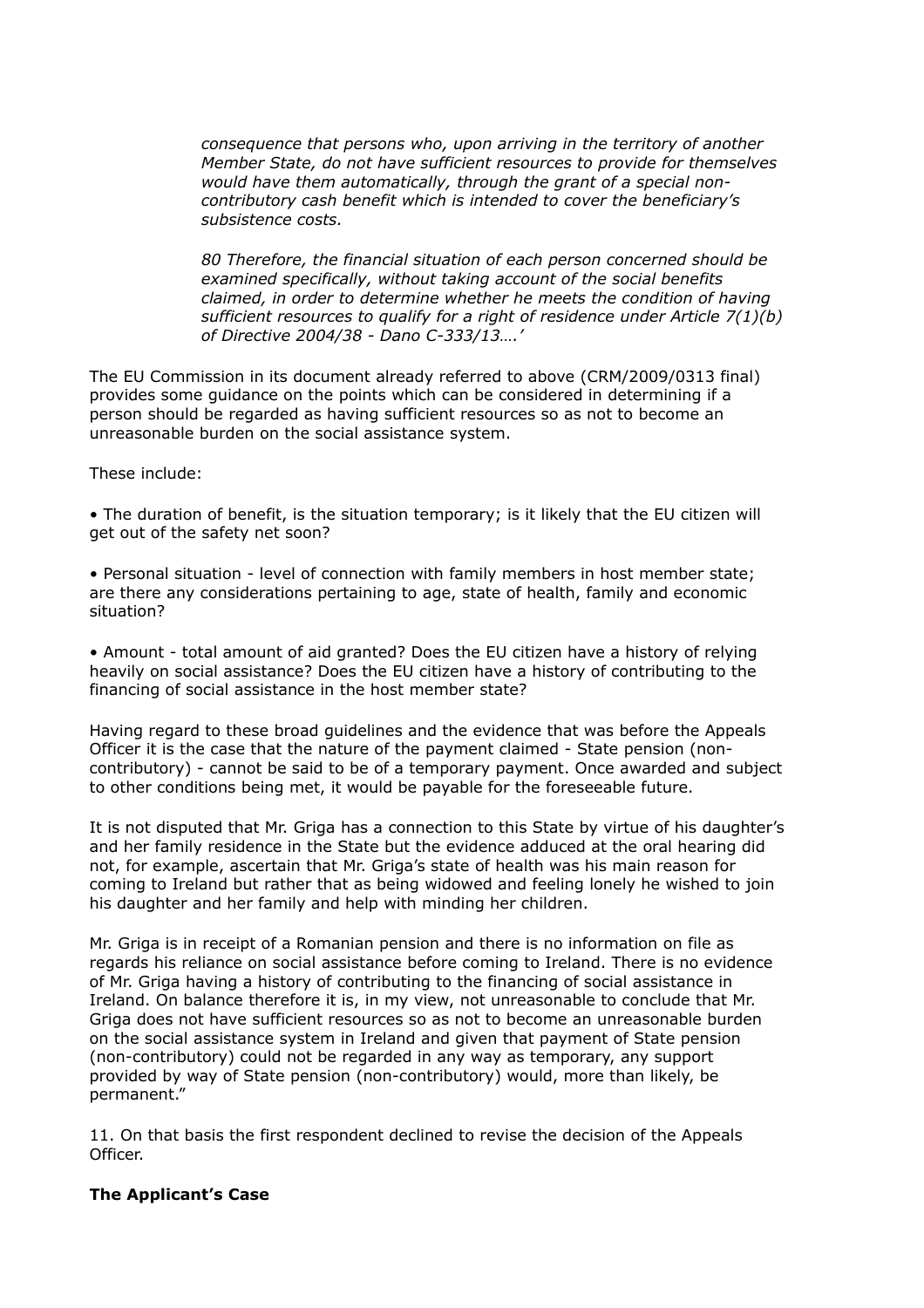12. The applicant makes a relatively simple point. He says it is common case that the unreasonable burden test must be applied to him. However, he says that it is illogical to suggest that a person who has received no payments can be an unreasonable burden on the social assistance system of the host Member State. This in turn must mean that the applicant must have received *some* payments before the unreasonable burden test can be applied to him.

13. The applicant further submits that the first respondent fell into error in deciding that the SPNC was a permanent rather than temporary payment. He argues that it was open to the first respondent to award the SPNC for a finite period of time and having done so, to then carry out an assessment as to whether the applicant had become an unreasonable burden on the social assistance system. The applicant therefore contends that the unreasonable burden test was misapplied by the first respondent insofar as it was confined to determining whether or not the applicant had a right of residence, in advance of any payments being made.

14. The logical consequence of this argument is that the unreasonable burden test must be applied to persons who do not have a right of residence. Thus the applicant makes the case that a citizen of another Member State who has no right to reside in the host Member State but otherwise qualifies for the benefit is entitled to it until such time as he becomes an unreasonable burden on the host Member State's social assistance system.

15. The applicant further submits that this is the clear import of EU law as explained in *Pensionsversicherungsanstalt v. Brey* - C-140/12 and that insofar as that conflicts with Irish national legislation which imposes a right to reside test, that test must be disapplied.

# **Discussion**

16. In *Brey*, the applicant was a German national who was in receipt of an invalidity pension from that state. He came to live in Austria and his relatively low pension was his only means of support. He applied for a compensatory supplement from the social welfare authorities in Austria. Austrian law provided that EU citizens were entitled to reside in Austria for periods in excess of three months if they had sufficient resources to support themselves without being obliged to have recourse to social assistance benefits. Accordingly, in something of a catch 22 situation, when Mr. Brey applied for compensatory supplement, it was refused on the basis that this automatically meant he did not have sufficient resources to establish a right of residence in Austria.

17. The Court of Justice of the European Union held that although his low pension could be an indication that he did not have sufficient resources to avoid becoming an unreasonable burden on Austria's social assistance system, such conclusion could not be drawn without an individual assessment of the applicant's personal circumstances to determine if granting the benefit would place such a burden on the national system. The court was therefore of the view that EU law must be interpreted as precluding national legislation which automatically, whatever the circumstances, bars the grant of a benefit to a national of another Member State who is not economically active, on the grounds that he does not meet the necessary requirements for obtaining the legal right to reside in the host Member State, since obtaining that right of residence is conditional upon the applicant having sufficient resources not to apply for the benefit.

18. The court noted that the aim of Directive 2004/38 is to facilitate the right of all Union citizens to move and reside freely within the territory of the Member States but it is also intended to set out conditions governing the exercise of that right which include that Union citizens who do not or no longer have worker status must have sufficient resources. The court went on to say: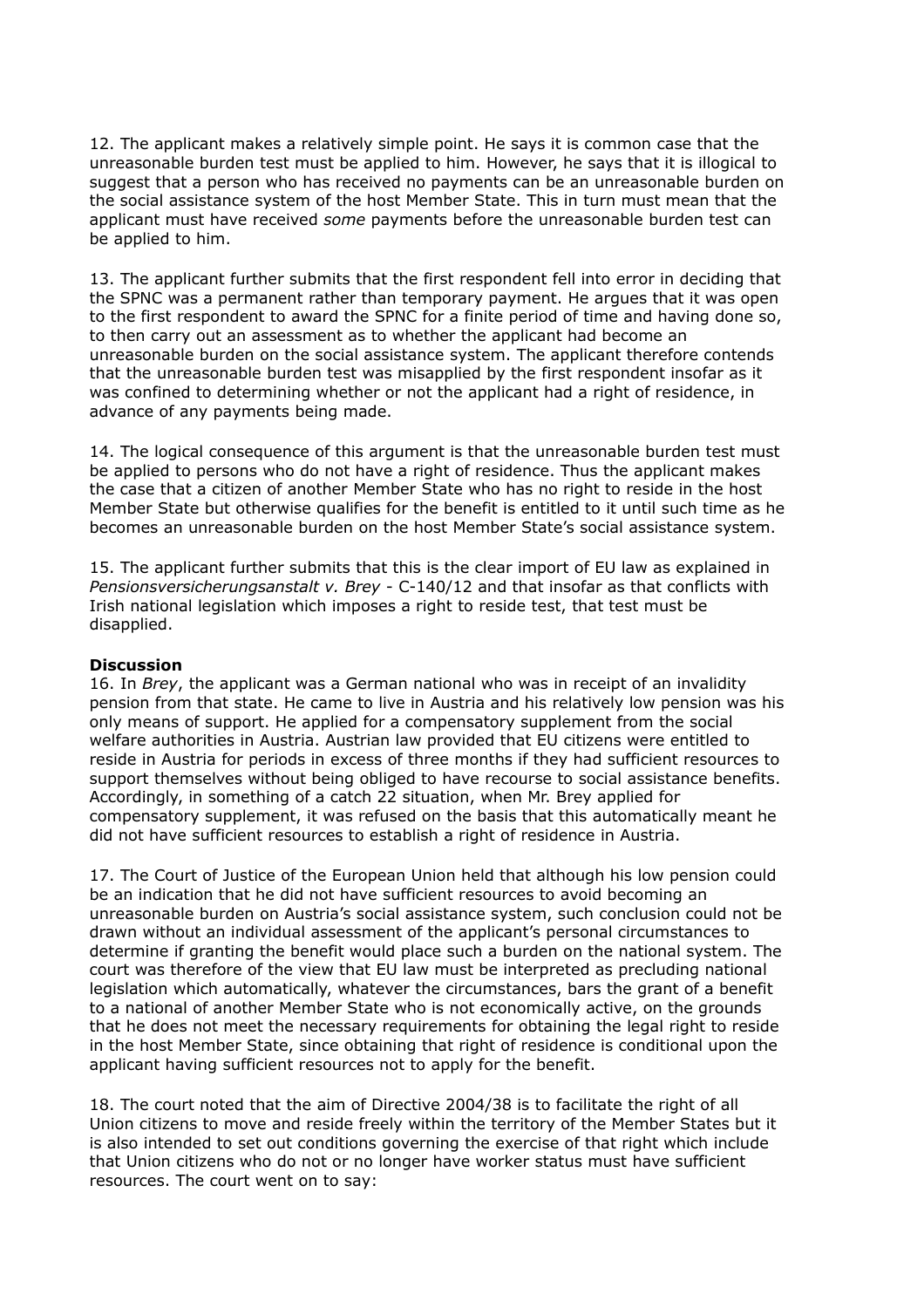"54 It is apparent from recital 10 in the preamble to Directive 2004/38, in particular, that that condition is intended, inter alia, to prevent such persons becoming an unreasonable burden on the social assistance system of the host Member State …

55 That condition is based on the idea that the exercise of the right of residence for citizens of the Union can be subordinated to the legitimate interests of the Member States - in the present case, the protection of their public finances …

57 It follows that, while Regulation No 883/2004 is intended to ensure that Union citizens who have made use of the right to freedom of movement for workers retain the right to certain social security benefits granted by their Member State of origin, Directive 2004/38 allows the host Member State to impose legitimate restrictions in connection with the grant of such benefits to Union citizens who do not or no longer have worker status, so that those citizens do not become an unreasonable burden on the social assistance system of that Member State."

# 19. The court went on to note:

"63 Consequently, the fact that a national of another Member State who is not economically active may be eligible, in light of his low pension, to receive that benefit could be an indication that that national does not have sufficient resources to avoid becoming an unreasonable burden on the social assistance system of the host Member State for the purposes of Article 7(1)(b) of Directive 2004/38 …

64 However, the competent national authorities cannot draw such conclusions without first carrying out an overall assessment of the specific burden which granting that benefit would place on the national social assistance system as a whole, by reference to the personal circumstances characterising the individual situation of the person concerned."

20. The applicant places particular reliance on the following passage in the judgment of the court:

> "69 Furthermore, it is clear from recital 16 in the preamble to Directive 2004/38 that, in order to determine whether a person receiving social assistance has become an unreasonable burden on its social assistance system, the host Member State should, before adopting an expulsion measure, examine whether the person concerned is experiencing temporary difficulties and take into account the duration of residence of the person concerned, his personal circumstances, and the amount of aid which has been granted to him."

21. The applicant places particular emphasis on the concluding phrase "and the amount of aid which has been granted to him" in support of his argument that the assessment of whether or not a person has become an unreasonable burden on the social assistance system of the host Member State cannot take place until such time as aid has been granted to him for some period of time, however brief. It will be seen however, that this passage repeats more or less verbatim the terms of recital 16 to Directive 2004/38. That recital is concerned with expulsion from host Member States and the factors that should be considered before a person is expelled. One such factor to be taken into account is the amount of aid historically granted to the person whose expulsion is being considered.

22. It does not seem to me to follow from this that the CJEU was intending to hold that the unreasonable burden test could not be applied to persons who have not received any assistance. I think this is demonstrated in a subsequent passage in the same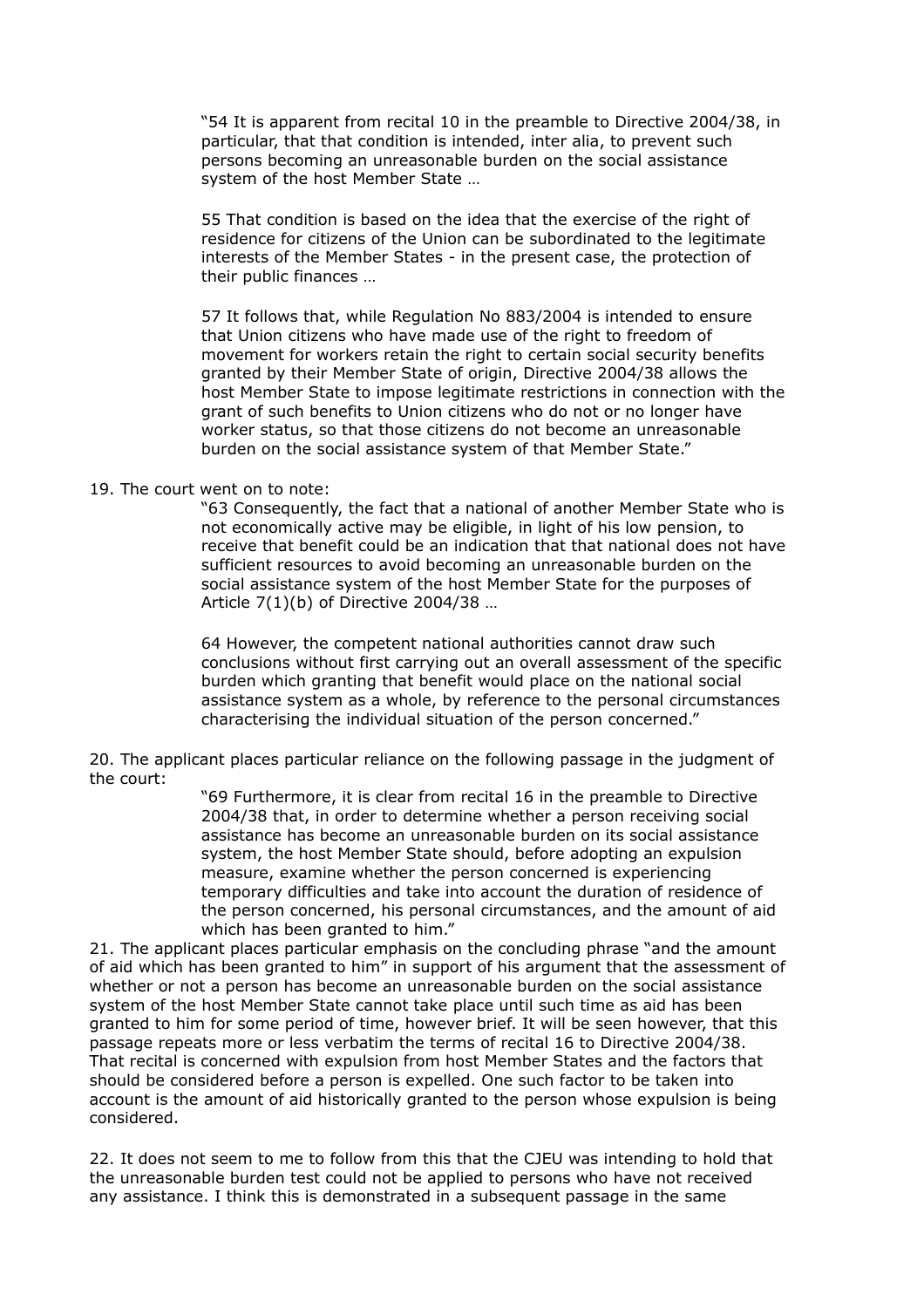# judgment:

"78 In particular, in a case such as that before the referring court, it is important that the competent authorities of the host Member State are able, when examining the application of a Union citizen who is not economically active and is in Mr Brey's position, to take into account, inter alia, the following: the amount and the regularity of the income which he receives; the fact that those factors have led those authorities to issue him with a certificate of residence; and the period during which the benefit applied for is likely to be granted to him." (My emphasis).

23. This appears to clearly envisage that in assessing an application for assistance, and by inference whether the unreasonable burden test is satisfied, the host Member State is having regard prospectively to the likely duration of benefits which might be granted in future.

24. A similar argument was considered by this court in *Munteanu v. Minister for Social Protection, Ireland and the Attorney General* [\[2017\] IEHC 161.](http://www.bailii.org/ie/cases/IEHC/2017/H161.html) In that case, the applicant was a Romanian national living in Ireland who sought a range of social welfare benefits all of which were refused on the grounds that the applicant had no right to reside in the State.

25. O'Malley J. identified the issue arising in the case (at p. 1-2):

"[2.] The applicant is a Romanian national living in Ireland. She has made applications to the respondent in respect of Supplementary Welfare Allowance ('SWA'), Jobseekers' Allowance and Child Benefit. All of these applications were refused by the respondent on the grounds that the applicant did not have a right to reside in the State as required by s. 246 of the Social Welfare Consolidation Act 2005 (as amended), and was therefore ineligible for such payments. The State's case is that EU law entitles it to impose a requirement that the claimant has a 'right to reside' as defined under EU law. While accepting that the provision is discriminatory, in so far as it is one automatically satisfied by Irish nationals, it maintains that the measure is objectively justifiable to prevent persons from becoming an unreasonable burden on the State.

[3.] The applicant contends that the test applied by the respondent is incompatible with EU law, and that the properly applicable test depends on the nature and objective of each of the payments in question."

26. In the course of her judgment, O'Malley J. referred to a number of passages from the judgment of the CJEU in *Dano v. Jobcentre Leipzig Case* C-333/13, some of which were also referred to in the first respondent's decision under challenge, including the following:

> "76 Therefore, Article 7(1)(b) of Directive 2004/38 seeks to prevent economically inactive Union citizens from using the host Member State's welfare system to fund their means of subsistence.

77 As the Advocate General has observed in points 93 and 96 of his Opinion, any unequal treatment between Union citizens who have made use of their freedom of movement and residence and nationals of the host Member State with regard to the grant of social benefits is an inevitable consequence of Directive 2004/38. Such potential unequal treatment is founded on the link established by the Union legislature in Article 7 of the directive between the requirement to have sufficient resources as a condition for residence and the concern not to create a burden on the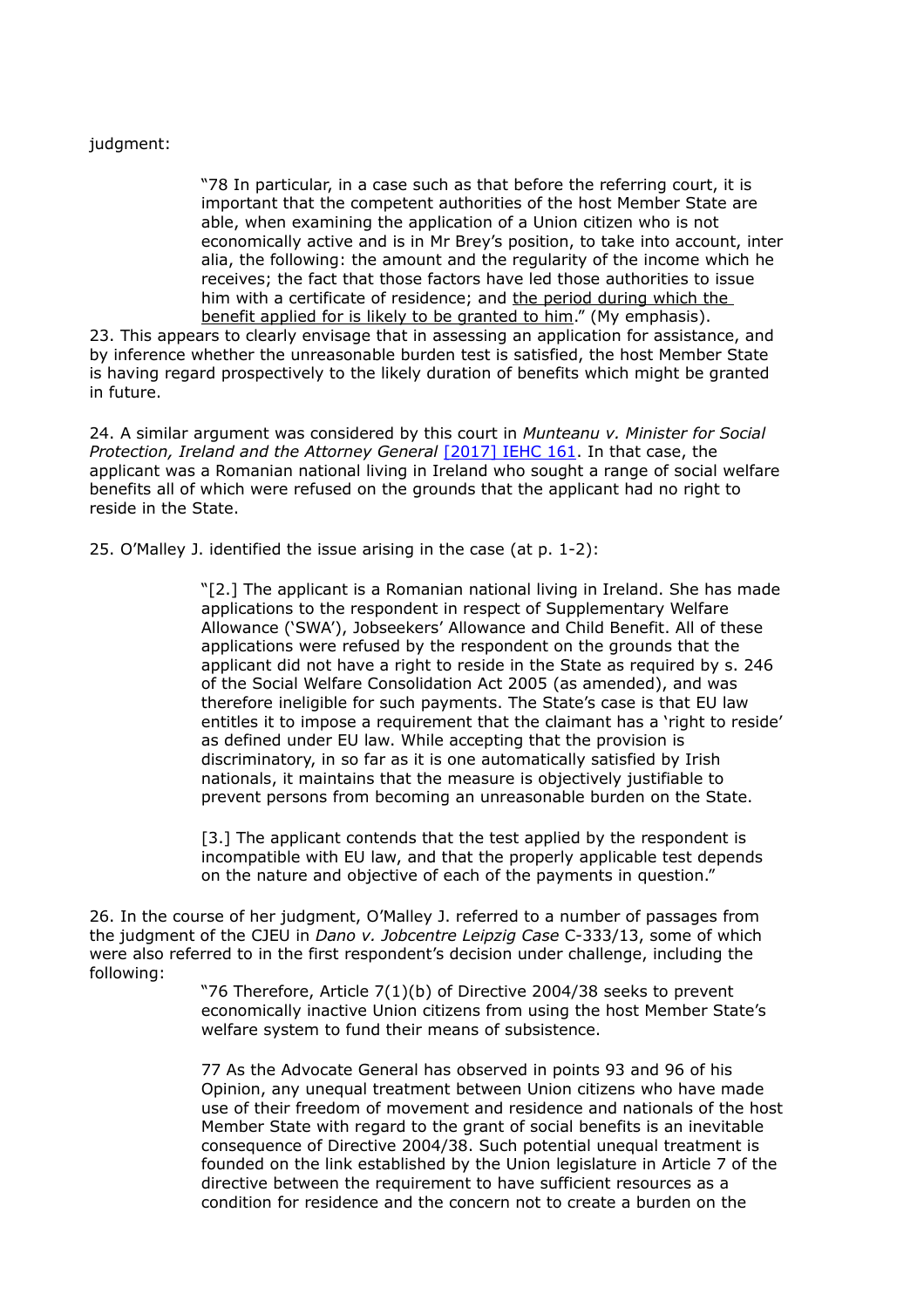social assistance systems of the Member States.

78 A Member State must therefore have the possibility, pursuant to Article 7 of Directive 2004/38, of refusing to grant social benefits to economically inactive Union citizens who exercise their right to freedom of movement solely in order to obtain another Member State's social assistance although they do not have sufficient resources to claim a right of residence.

79 To deny the Member State concerned that possibility would, as the Advocate General has stated in point 106 of his Opinion, thus have the consequence that persons who, upon arriving in the territory of another Member State, do not have sufficient resources to provide for themselves would have them automatically, through the grant of a special noncontributory cash benefit which is intended to cover the beneficiary's subsistence costs.

80 Therefore, the financial situation of each person concerned should be examined specifically, without taking account of the social benefits claimed, in order to determine whether he meets the condition of having sufficient resources to qualify for a right of residence under Article 7(1)(b) of Directive 2004/38.

81 In the main proceedings, according to the findings of the referring court the applicants do not have sufficient resources and thus cannot claim a right of residence in the host Member State under Directive 2004/38. Therefore, as has been stated in paragraph 69 of the present judgment, they cannot invoke the principle of non-discrimination in Article 24(1) of the directive.

82 Accordingly, Article 24(1) of Directive 2004/38, read in conjunction with Article  $7(1)(b)$  thereof, does not preclude national legislation such as that at issue in the main proceedings in so far as it excludes nationals of other Member States who do not have a right of residence under Directive 2004/38 in the host Member State from entitlement to certain 'special non-contributory cash benefits' within the meaning of Article 70(2) of Regulation No 883/2004."

27. These passages appear to run directly contrary to the argument advanced by the applicant in this case. If the applicant's argument is correct, it can only mean that upon arriving in the State without sufficient resources to provide for himself, a national of another Member State would automatically be entitled to the benefit claimed, at least until such time as a determination is made that he has become an unreasonable burden on the social assistance system of the State.

28. The judgment in *Dano* on the other hand appears to expressly recognise the entitlement of Member States to legislate to avoid that situation arising by requiring a right of residence as a prerequisite to the grant of benefit. The specific examination identified by the CJEU in *Dano* that the host Member State is required to undertake is one to determine whether the applicant has sufficient resources to qualify for a right of residence.

29. In my view therefore, these decisions of the CJEU do not support the proposition that the "unreasonable burden" assessment can only be undertaken after the applicant has been in receipt of the benefit claimed for a specific period of time. Indeed, it would appear that the same argument was put forward in *Munteanu* where O'Malley J. noted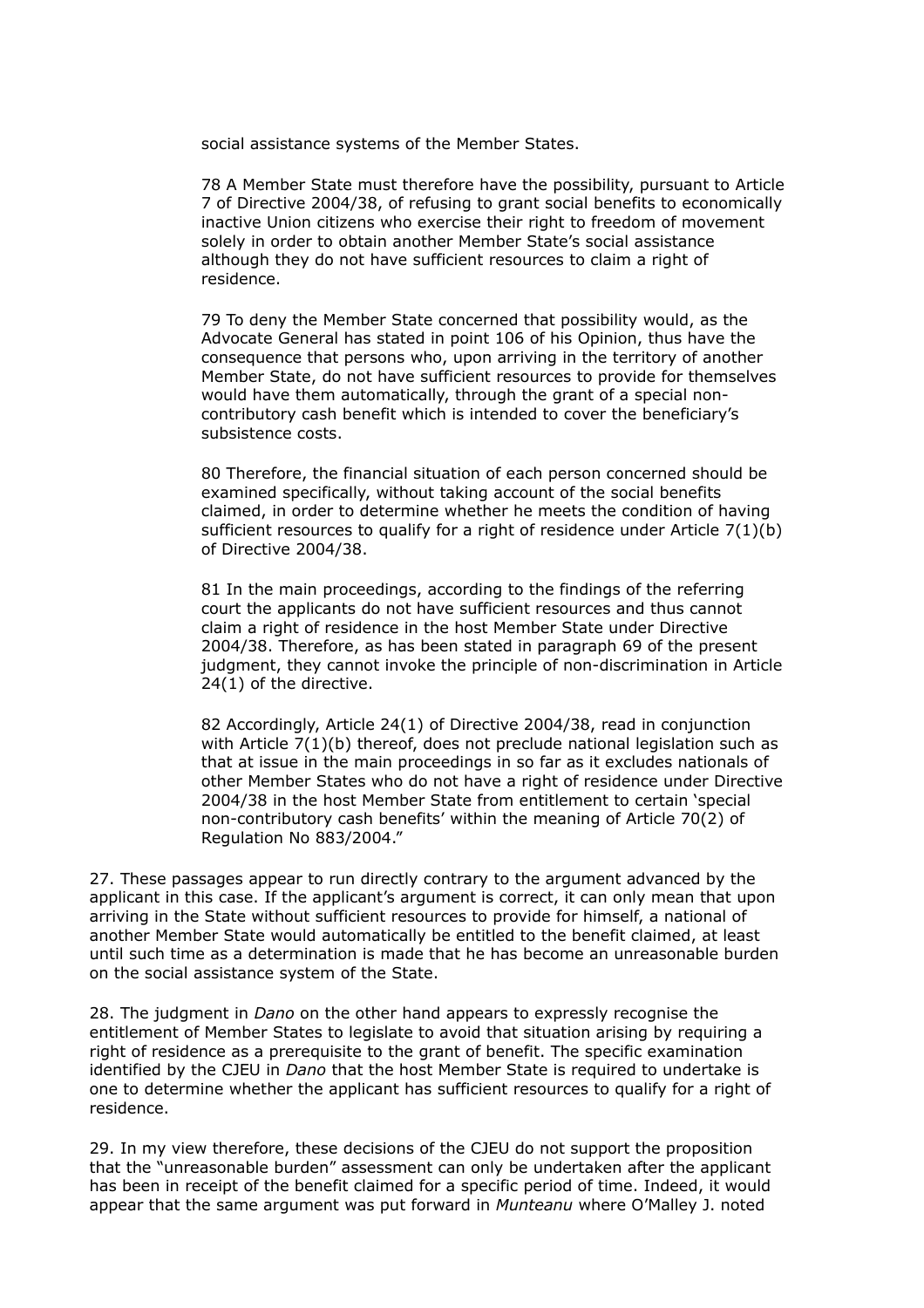(at p. 43):

"[100.] Counsel argues that the letter from the respondent quoted at paragraph 87 above does not amount to a proper assessment for the purposes of the 'unreasonable burden' test. He submits that the case-law of the CJEU supports the proposition that a finding that a person is an 'unreasonable burden' cannot be reached until at least some payments have been made."

30. The applicant in *Munteanu* also relied on *Brey* as authority for that proposition. It was dealt with by O'Malley J. in the following way (at p. 51):

"However, the reference in *Brey* to aid granted before the assessment takes place does not, in my view, mean that the State must in every case grant one or more payments of every benefit applied for before it can reach a determination."

31. As some of the authorities point out, it could of course scarcely be suggested that an application for social assistance by a single individual would of itself be capable of constituting an unreasonable burden on the social assistance system of the host Member State. Rather, the assessment is concerned with whether the grant of such assistance to persons in the same category as the applicant could have that result. As O'Malley J. noted (at  $p. 51$ ):

> "It is also clear that *Brey* must be read in the light of subsequent judgments which establish that the question is not simply whether the one person in question would, by himself or herself, become an unreasonable burden (since the answer to that question would always be in the negative), but the effect of granting the benefit sought to all others in similar circumstances."

32. It must follow that since the grant of assistance to a single individual could never of itself be regarded as imposing an unreasonable burden on the social assistance system of the State, there can equally be no requirement to grant such assistance for a limited period before carrying such assessment.

# **Conclusion**

33. I therefore reject the applicant's submission that the first respondent was required to direct payment of the SPNC to the applicant for a limited duration before carrying out the "unreasonable burden" assessment. I believe that the respondents' contention that the first respondent in fact had no power to direct a payment on such basis is correct. The language of s. 153 of the 2005 Act is mandatory - "shall be entitled" - and the assessment of entitlement is to be made at the date of the application. If the applicant is habitually resident in the State and complies with the other conditions, he or she is entitled to the SPNC as of right.

34. In the normal way, as the first respondent suggests in her decision, such payment would be expected to continue for the duration of the applicant's life. In that sense, it is permanent. The applicant argued that no payment under the social welfare system can be regarded as permanent because it is liable to end at any stage if the conditions required for its grant are no longer fulfilled.

35. Of course that is true but it does not mean that the payment should not be regarded as permanent. It seems to me that what the applicant is contending is that permanent equates to irrevocable. However to my mind, permanent imports the notion of a payment intended to endure indefinitely as distinct from a temporary payment which is of limited duration. There was therefore in my opinion no error of law in the first respondent's determination in this regard.

36. There is no dispute about the findings of fact made by the first respondent. It is common case that the applicant does not have sufficient resources to support himself. I